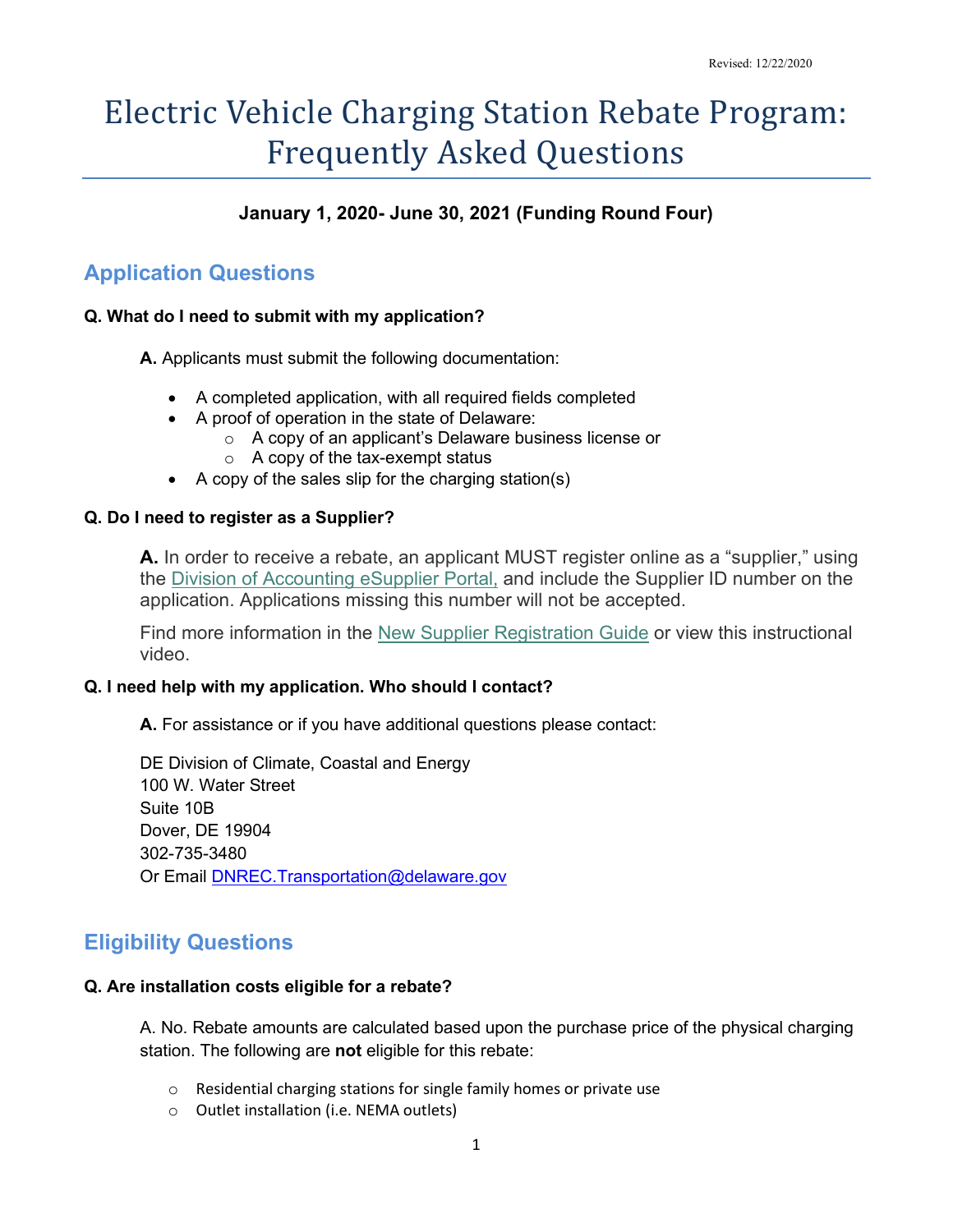- o Electrician, construction and labor costs
- o Mounting equipment for wall or pedestal
- o Warranties
- o Cable management systems
- o Network/software subscription
- o Wires and materials
- o Site improvements
- o Shipping
- o Taxes

#### **Q. Who can apply for this rebate program?**

**A.** Applicants must be:

- Businesses, non-profit organizations, or other organizations with both a physical address and location in Delaware and a Delaware business license;
- State agencies or departments, municipal governments, or county governments in the State of Delaware or;
- Multi-unit dwelling property owners

#### **Q. Are DC Fast Chargers or 3-phase AC chargers eligible for this program?**

**A.** No, this rebate program is for Level 2 electric vehicle chargers only. AC Level 2 chargers provide electricity to the Electric Vehicle by 240 volts (typical in residential applications) or 208 volts (typical in commercial applications). Level 2 chargers require the installation of a charging station and require a dedicated circuit of 20-100 amperes. It is up to the applicant to ensure compliance with the program's requirements.

The Division of Climate, Coastal and Energy recommends that applicants receive advice from a certified electrician on all installations of charging stations.

#### **Q. Are fleets eligible for this program?**

**A.** Yes, fleets are encouraged to apply for the program.

## **General Questions**

#### **Q. I would like to purchase a charging station, but I'm not sure what type is best for my needs. Are there resources available for me?**

**A.** Yes. Plug in America has a list of charging stations that are available on the market today. While there are others, this list will give you a good starting point for finding the right charging station for you. You can access that website [here,](http://www.pluginamerica.org/accessory-tracker?type=Charge+Station%2C+NEMA&level=All&nrtl=All) or by visiting pluginamerica.org.

#### **Q. I've purchased my charging station equipment. How do I get it installed?**

**A.** Please contact a certified electrician to complete the installation of your charging station.

#### **Q. When will I receive my rebate?**